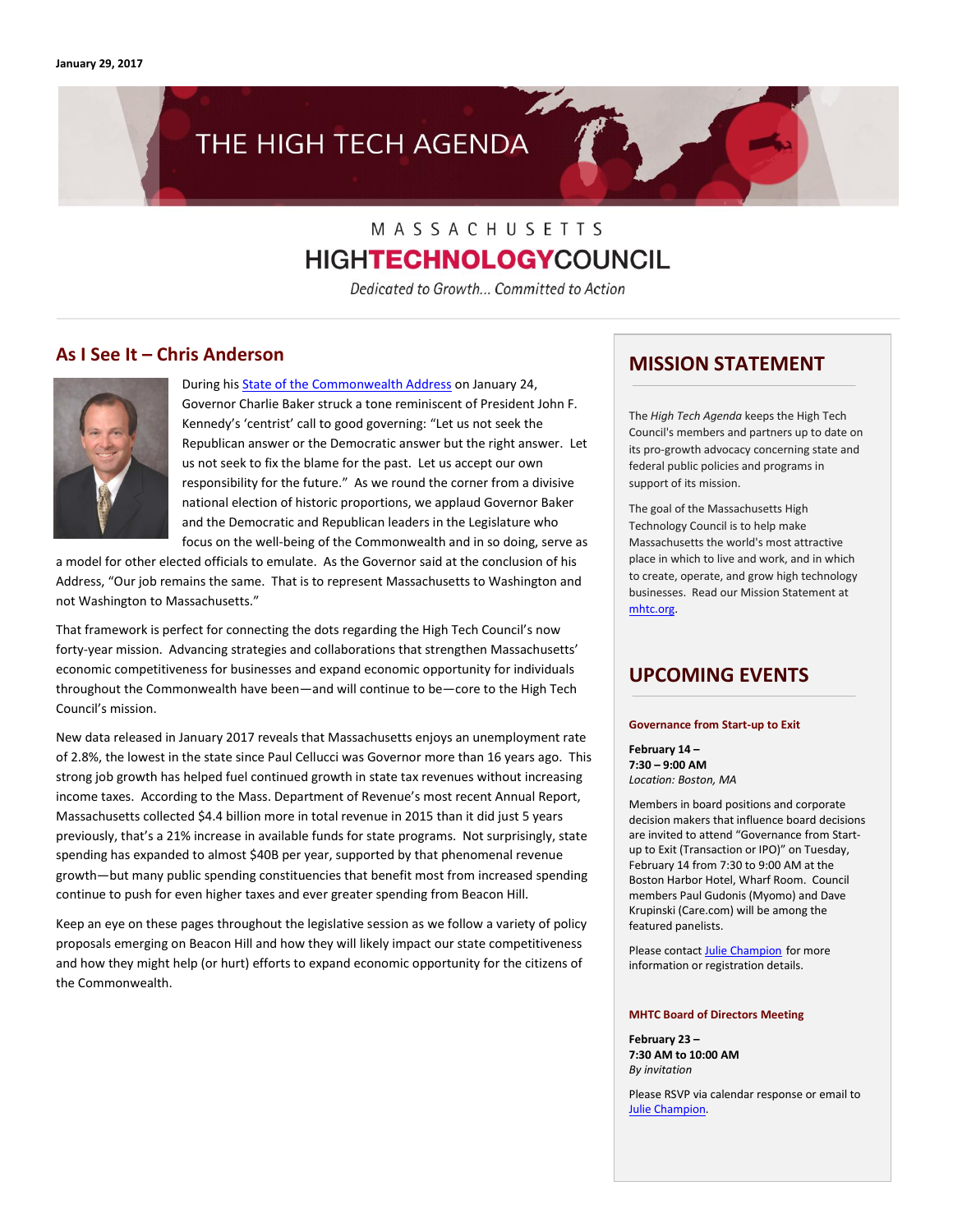# **Governor Announces Veteran Hiring Initiative; Council's New England Tech Vets Program to Play Key Role**



Among the priority initiatives announced by Governor Baker in his State of the Commonwealth address is an expanded commitment to enhance veteran hiring initiatives

and incentives. The Governor's proposed \$4,000 employer tax credit for each veteran employee wisely recognizes that it is critical that employers focus on ways to hire and retain veteran employees. Through ou[r New England Tech Vets](http://www.newenglandtechvets.org/) program, the Council is working with members of the Baker Administration along with veteran employment experts to explore the development of a "veteran-friendly" employer education and certification program that could serve as a national model. Combining an easily accessible on-line employer certification program with hiring incentives will assist and empower Massachusetts employers to more successfully recruit and retain veteran employees.

The Governor and Veteran Services Secretary Francisco Urena first announced their intention to explore a veteran-friendly employer certification program with the Council at the New England Tech Vets 2016 Fall Forum in November, to the enthusiastic response of dozens of veteran employers in attendance.

# **Beacon Hill's "Big Three" Outline 2017 Policy Initiatives**

As a new year and new legislative session commence, the State's top political leaders have begun to outline their policy priorities, including several that connect directly to key Council priorities and concerns. We expect that efforts to foster more robust economic growth; enhance our public education and workforce development systems; improve the state's transportation infrastructure; and control employer health care and other business costs will again take center stage. All of this will play out against the backdrop of a new administration and new policy priorities in Washington.

The Council will be actively engaged in partnership with these key policymakers and effected stakeholders to lead efforts to advance public policies that help to create the conditions for success for our members and all technology employers in Massachusetts.

**Governor Baker:** In addition to announcing his veteran employment initiative, Governor Baker used the State of the Commonwealth Address to articulate an array of specific administration priorities for 2017. The Council was pleased to see the Governor identify among his top priorities growing the Commonwealth's economy overall and finding ways to spread the economic success of Greater Boston to other areas across the state. The Governor also outlined his proposals to help address the Commonwealth's ongoing fiscal challenges and recent history of recurring budget crises, despite record state tax revenues and employment levels. Among the Governor's proposals is an effort to rein in spiraling spending on the state's Medicaid program, MassHealth that will warrant particular focus by the Council.

**Senate President Rosenberg**: On January 4, Stan Rosenberg was reelected as Senate President by his colleagues and used the occasion to articulate a number of specific areas of focus for the new legislative session. Rosenberg outlined a broad array of policy proposals, several of which would require significant increased state spending, including the Senate's "Kids First" initiative which is designed to expand educational opportunities for children from infancy through pre-school and carries a price tag that could run into the billions.

Senator Rosenberg also echoed one of the primary concerns raised by many Council members in the [Fall 2016 MATTERS Executive Competitiveness Insight Survey](http://matters.mhtc.org/resources/MATTERS_Executive_Competitiveness_Insight_Survey_Fall_2016.pdf) when he referenced the

# **UPCOMING EVENTS**

#### **MHTC Board of Directors Meeting**

**May 8 – 10:00 AM – 12:00 PM** *By invitation*

Please RSVP via calendar response or email to [Julie Champion.](mailto:mail%20to:%20julie@mhtc.org)

#### **2017 MHTC Annual Meeting**

**June 13 – 11:00 AM – 2:00 PM** *Location: TBD*

More details and save-the-date to follow. Please contac[t Julie Champion](mailto:mail%20to:%20julie@mhtc.org) with initial questions.

#### **MHTC Board of Directors Meeting**

**December 7 – 10:00 AM – 12:00 PM** *By invitation*

Please RSVP via calendar response or email to [Julie Champion.](mailto:mail%20to:%20julie@mhtc.org)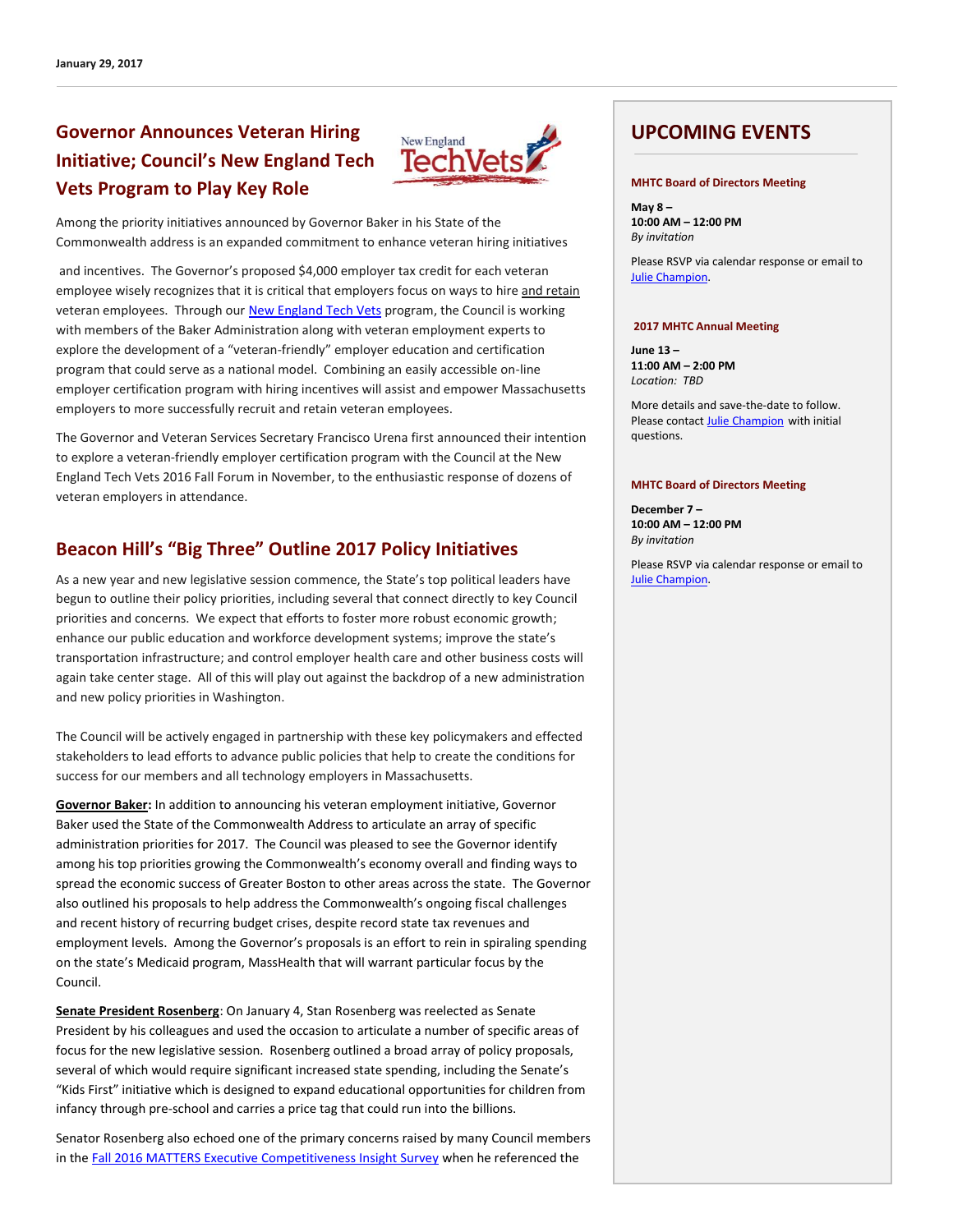Commonwealth's deteriorating roads, traffic congestion and failing public transit system and announced plans to work with the Boston-based Barr Foundation to formulate a transportation vision for the  $21<sup>st</sup>$  Century.

The Senate President also reaffirmed his support for efforts to imbed in the Massachusetts Constitution an additional 4% income tax on certain high income earners. The Council has [opposed the tax based on serious member concerns](http://www.mhtc.org/wp-content/uploads/2016/05/MHTC_Letter-to-Senate-re-Graduated-Income-Tax-5.17.16-FINAL-PDF.pdf) about the proposal's negative impact on the state's environment for business and fiscal stability and is working to gather and share data on its impacts with lawmakers before they decide whether to approve the proposal to appear before the voters in 2018.

**House Speaker Robert DeLeo**: The Speaker will wait to communicate a detailed public policy agenda until he delivers the traditional Speaker's Address to the Citizens of the Commonwealth in the coming weeks. But in public comments and private meetings to date, the Speaker has already given some early indications of his intended areas of focus, including a likely call for additional resources and opportunities for children in need and steps to manage rapidly growing employer and public health care costs.

For more information on the Council's policy priorities and activities, contact Mark Gallagher [\(mark@mhtc.org\)](mailto:mark@mhtc.org).

# **2017 Annual Meeting Will Mark Council's 40th Anniversary**

The Council's 2017 Annual Meeting will take place on June  $13<sup>th</sup>$  and will once again feature keynote remarks from Governor Charlie Baker. In the coming weeks, we will confirm the event location and announce a nationally-recognized expert on state competiveness who will join us as an additional speaker. We will also use this year's meeting to celebrate the 40<sup>th</sup> anniversary of Council's 1977 founding by recognizing members of the Massachusetts tech community who've displayed visionary and sustained leadership.

The Annual Meeting is always one of the Council's best events of the year. For more information about the meeting or to learn more about sponsorship opportunities, contact Julie Champion [\(julie@mhtc.org\)](mailto:julie@mhtc.org).

# **Council Invites Senior Executive Members to Attend NACDNE Forum: "Governance from Start-up to Exit"**

On February 14, the Council, the National Association of Corporate Directors New England and the New England Venture Capital Association will present "Governance from Start-up to Exit (Transaction or IPO)." The event will include an expert panel featuring Council members Paul Gudonis (Myomo) and Dave Krupinski (Care.com) on the issues facing growing companies as they move to their "exit"; either a strategic sale or an IPO. The discussion will focus on the evolution of successful founders through exit; the major inflection points; issues and decisions they face along the way; and the implications for boards and corporate governance.

Please clic[k here](https://newengland.nacdonline.org/Events/EventDetail.cfm?ItemNumber=30411) for more information and to register. First-time NACD event attendees will be asked to complete a registration form with their info, including board service. Please select 'Member' in the 'Registration Type' field and type 'MHTC' in the 'Coupon' field to obtain a discounted member registration rate.

# **BOARD OF DIRECTORS**

Analog Devices, Inc. Bain Capital Private Equity Bentley University Boston Scientific Corporation Brooks Automation, Inc. Canaccord Genuity Inc. Care.com Carruth Capital LLC Choate Hall & Stewart LLP CIO Magazine (Editor Emeritus) Continuum Managed Services LLC Dassault Systèmes Americas Corp. Deloitte & Touche LLP Dunn Rush & Co. LLC Goodwin Procter LLP Jenzabar, Inc. KPMG LLC Kronos Incorporated Mercury Systems, Inc. MilliporeSigma MKS Instruments, Inc. ML Strategies, LLC Monster Worldwide, Inc. Northeastern University Parthenon-EY People's United Bank PTC Putnam Investments Radius Health, Inc. Raytheon Company Stratus Technologies Inc. Textron Systems The Charles Stark Draper Laboratory Inc. The Kraft Group The L.S. Starrett Company The MITRE Corporation Trinity Partners LLC University of Massachusetts System Worcester Polytechnic Institute